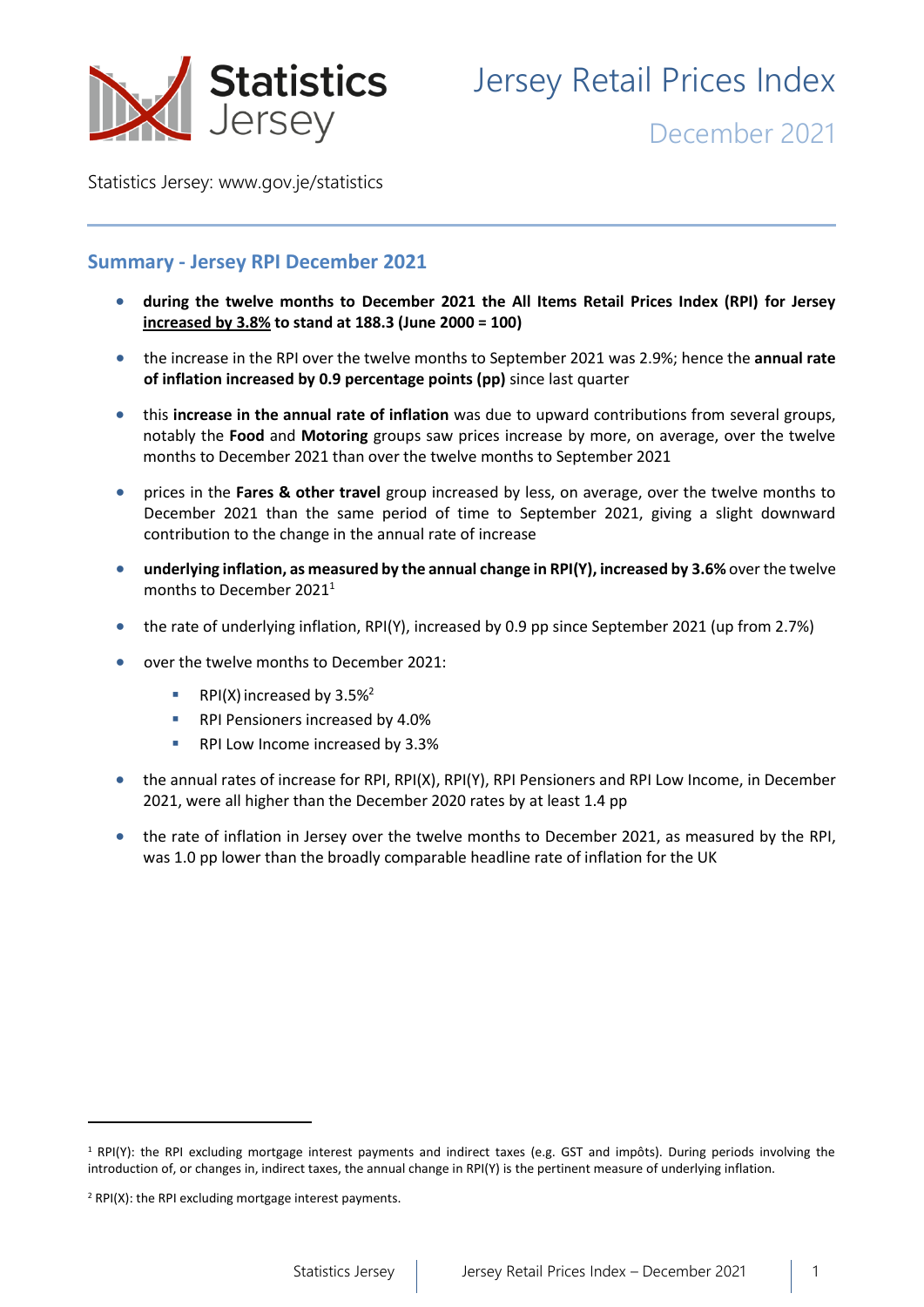

## **Annual change**

The increase in the All Items Retail Prices Index (RPI) over the twelve months to December 2021 was 3.8%. The annual percentage changes in the RPI since March 2000 are shown i[n Figure 1.](#page-1-0)



<span id="page-1-0"></span>

In December 2021, the annual change in the RPI was 0.9 pp higher than the previous quarter (September 2021).

The annual percentage changes for each group of the RPI are shown in **Figure 2.** 

<span id="page-1-1"></span>

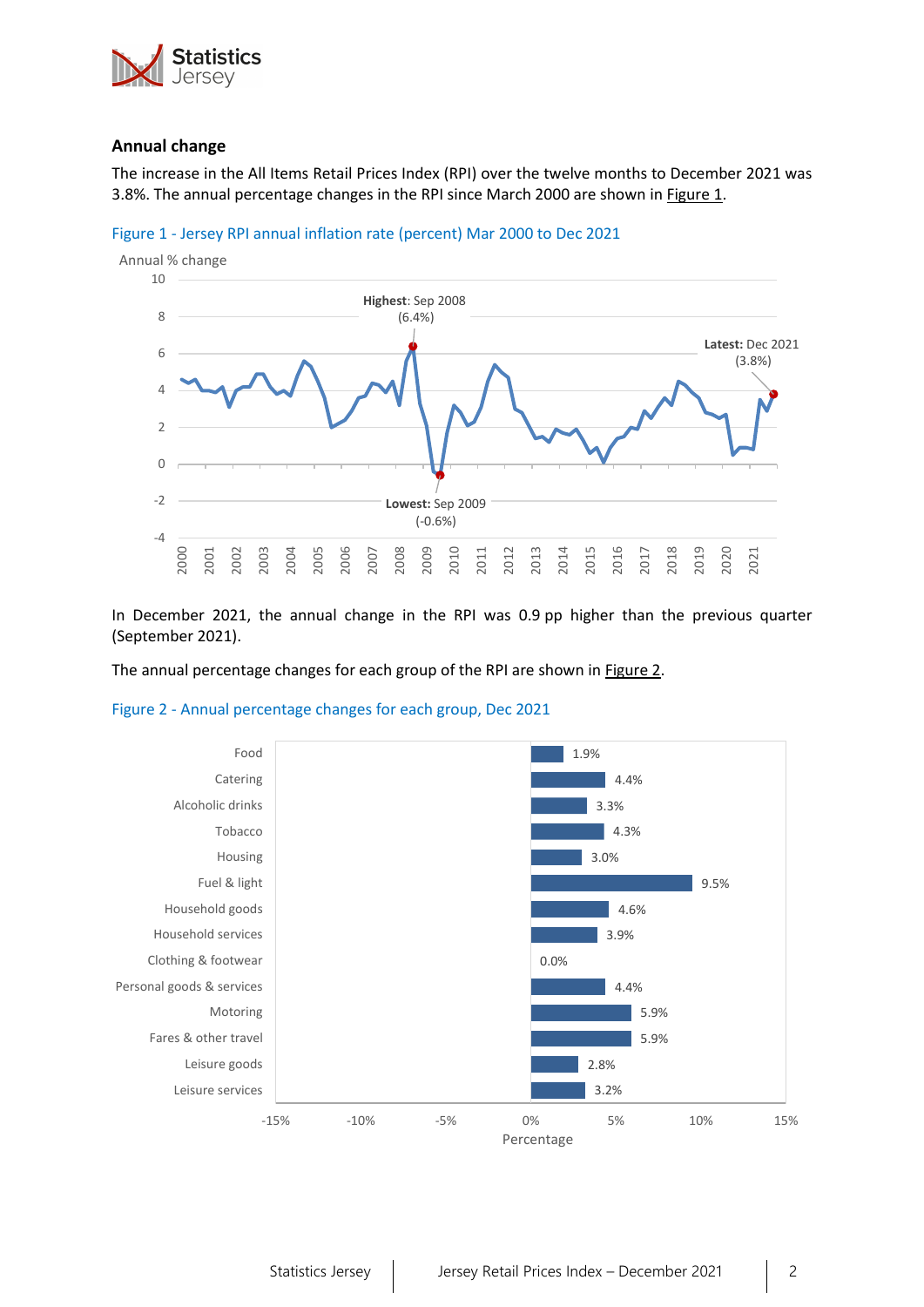

[Figure 3](#page-2-0) shows the contribution of each group of the RPI to the overall annual increase of 3.8%.



## <span id="page-2-0"></span>Figure 3 - Contribution of each group to the annual change in the RPI, Dec 2021

*Individual contributions shown do not sum to the total change due to rounding*

Most groups saw prices increase over the twelve months to December 2021, giving **upward** contributions to the RPI, notably:

- **Housing:** costs in this group increased by 3.0% overall over the twelve months to December 2021, contributing +0.6 pp to the annual change of the RPI
- **Household services:** costs rose by 3.9%, on average, over the twelve months to December 2021, contributing +0.5 pp to the annual change of the RPI. Price increases were seen across the group which includes domestic charges and school fees (increased for some schools in September 2021)
- **Motoring:** on average, prices in this group increased by 5.9% over the twelve months to December 2021, contributing +0.6 pp to the annual change of the RPI
- **Fuel & light**: over the twelve months to December 2021, costs increased by 9.5%, contributing +0.4 pp to the annual change of the RPI

Impôt duties increased in January 2021, contributing +0.1 pp to the overall annual change in the RPI.

Group level indices are presented in [Appendix Table A1,](#page-8-0) which also shows the most recent annual and quarterly percentage changes.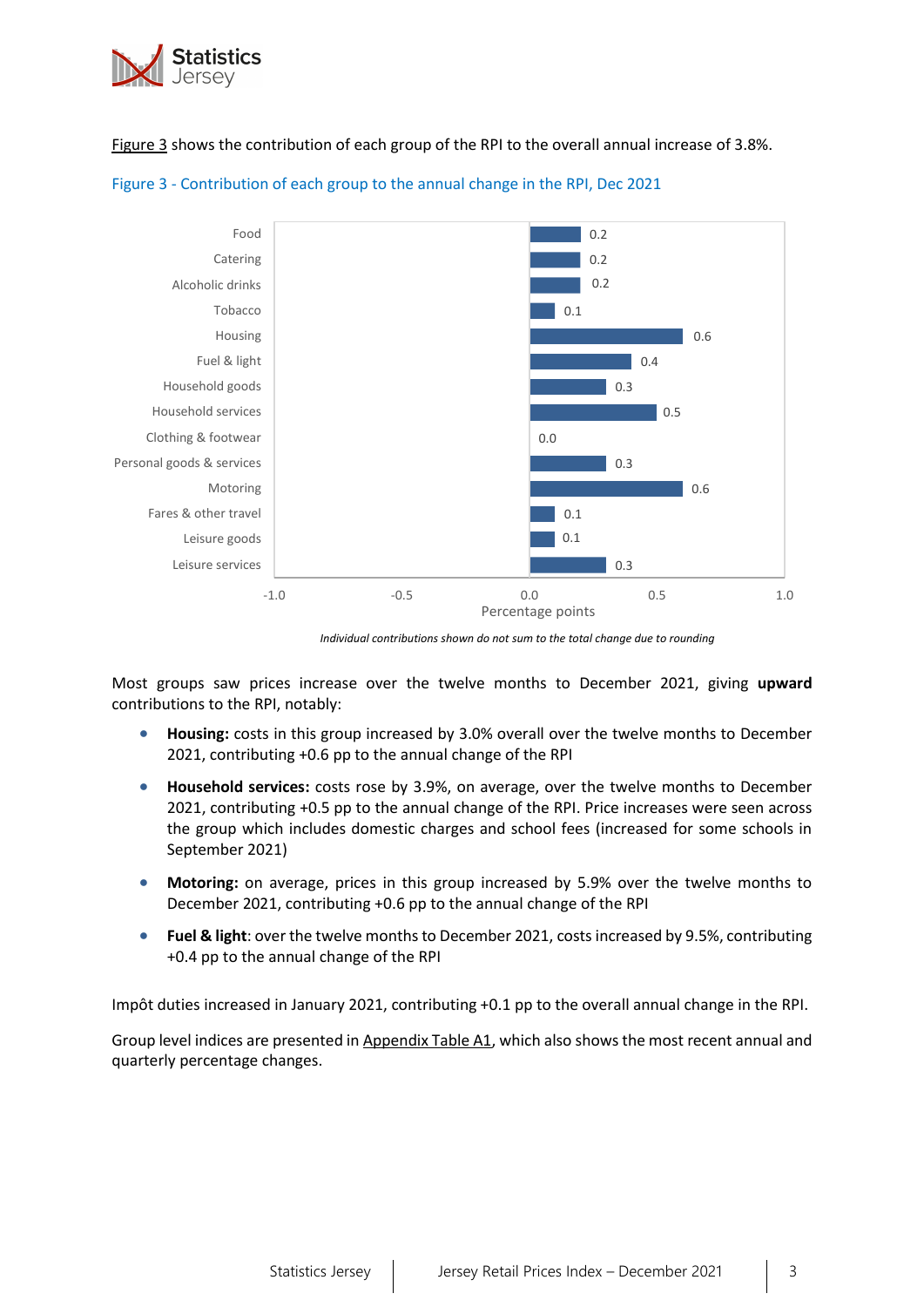

The annual rate of increase of the RPI in December 2021 was 0.9 pp higher than September 2021 (2.9%). [Figure 4](#page-3-0) shows the contributions to the change in the annual rate of increase of the RPI.



<span id="page-3-0"></span>

*Individual contributions shown do not sum to the total change due to rounding*

Several groups gave small upward contributions to the change in the annual rate of increase of the RPI, including:

- **Food:** prices increased by 1.9% over the twelve months to December 2021, a greater increase than over the twelve months to September 2021 (up 0.5%), contributing +0.2 pp to the change in the rate of increase of the RPI
- **Motoring:** prices in this group increased by 5.9% on average over the twelve months to December 2021, whereas they had increased by a smaller amount (up 4.2%) over the twelve months to September 2021, contributing +0.2 pp to the change in the rate of increase

The Fares & other travel group gave a downward contribution. Prices in this group increased, in general, by less over the twelve months to December 2021 (up 5.9%), than they did over the same period of time to September 2021 (up 9.9%), contributing -0.1 pp to the change in rate of increase.

# **Quarterly change**

On a quarterly basis, the RPI increased by 0.9% between September 2021 and December 2021. [Figure](#page-4-0) 5 shows the percentage changes over the latest quarter for each group of the RPI.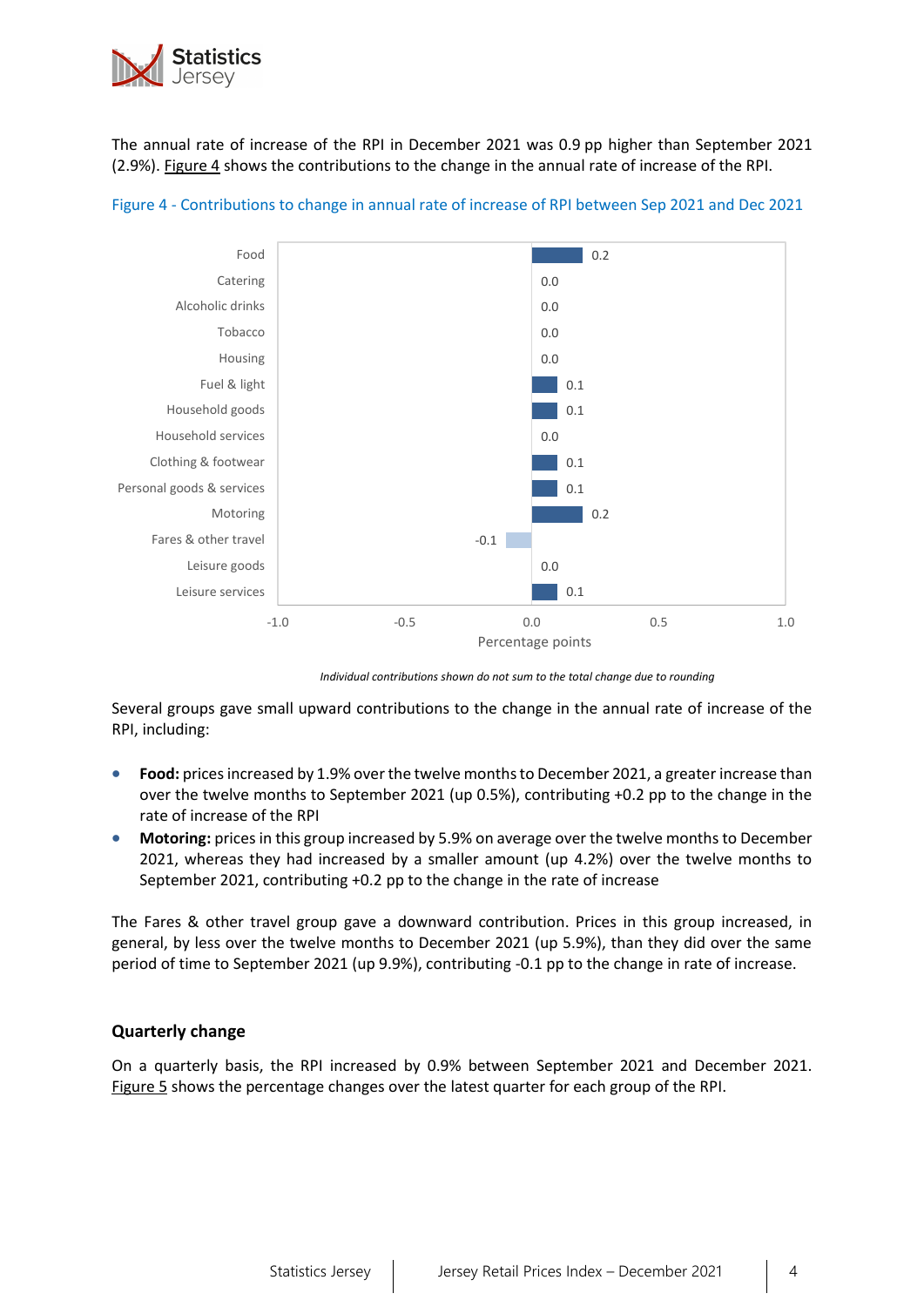

## <span id="page-4-0"></span>Figure 5 - Quarterly percentage changes for each group, Dec 2021



[Figure 6](#page-4-1) shows the contributions of these groups to the quarterly change in the RPI.

<span id="page-4-1"></span>



*Individual contributions shown do not sum to the total change due to rounding*

The majority of groups saw prices increase over the three months to December 2021. Overall prices in the **Fares & other travel** group decreased slightly.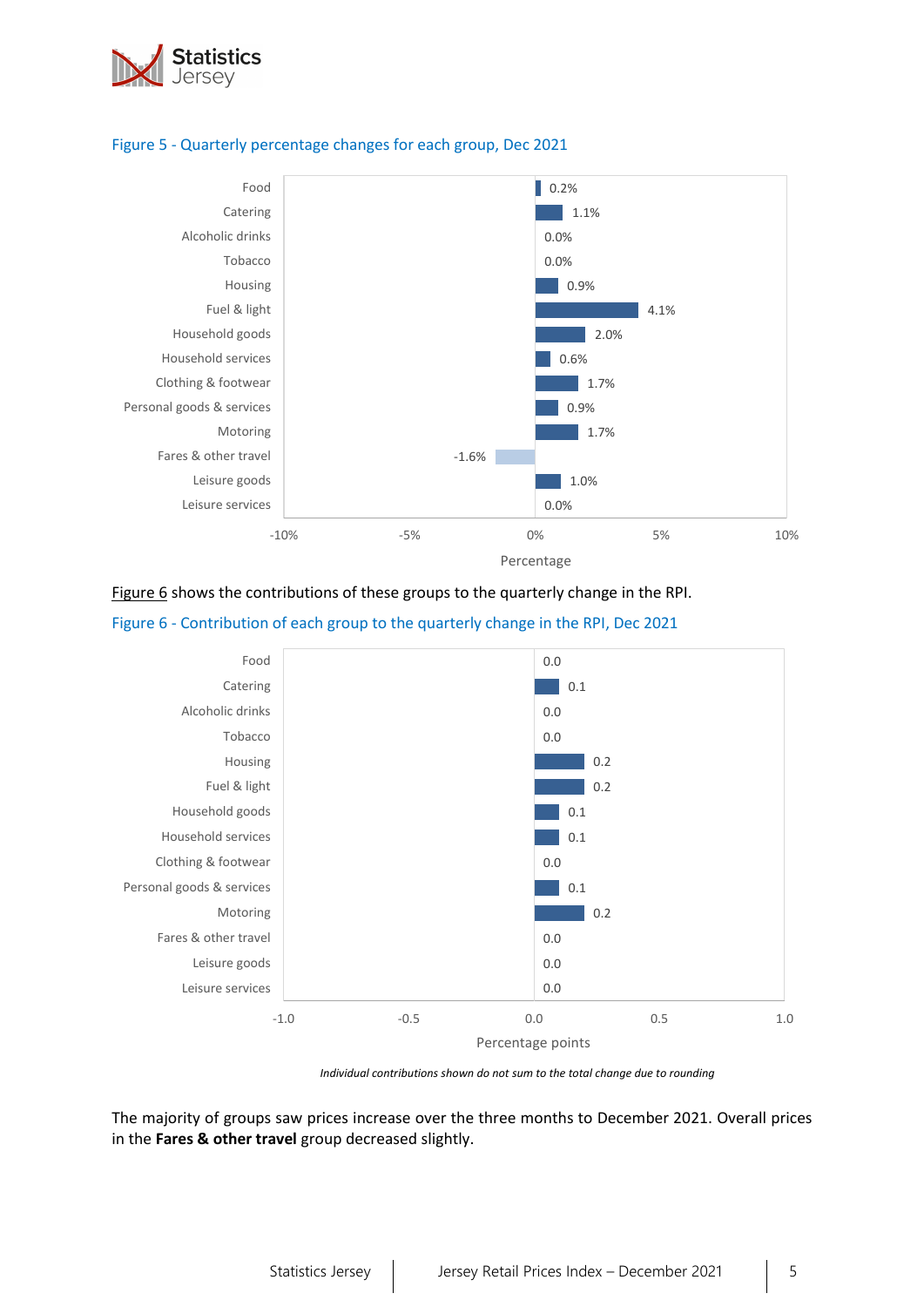

# **RPI(X) and RPI(Y) - underlying rate of inflation**

RPI(X) is defined as the All Items RPI excluding the cost of mortgage interest payments. RPI(Y) provides a measure of underlying inflation by removing the effect not only of mortgage interest payments but also of indirect taxes such as GST and impôts. During periods involving the introduction of, or changes in, indirect taxes, the annual change in RPI(Y) provides a measure of underlying inflation.

Over the twelve months to December 2021, RPI(X) increased by 3.5% and RPI(Y) by 3.6%.

[Figure 7](#page-5-0) shows the annual rates of change of both RPI(X) and RPI(Y) since 2007, when RPI(Y) was first published for Jersey (see [Appendix Tables A3](#page-9-0) an[d A4\)](#page-10-0).

<span id="page-5-0"></span>



In December 2021, the annual rate of increase of RPI(X) was 0.8 pp greater than in September 2021 (up from 2.7%).

For RPI(Y), the annual rate of increase in December 2021 was 0.9 pp more than that in September 2021 (up from 2.7%).

## **Other inflation measures**

In December 2007, two further price indices were introduced for Jersey: **RPI Pensioners**, for pensioner households; and **RPI Low Income**, for households in the lowest quintile of household income.

Over the twelve months to December 2021, RPI Pensioners increased by 4.0% and RPI Low Income increased by 3.3%.

<span id="page-5-1"></span>[Figure 8](#page-5-1) shows the annual rates of change of both RPI Pensioners and RPI Low Income since December 2007, when annual changes in these indices were first published (se[e Appendix Table A4\)](#page-10-0).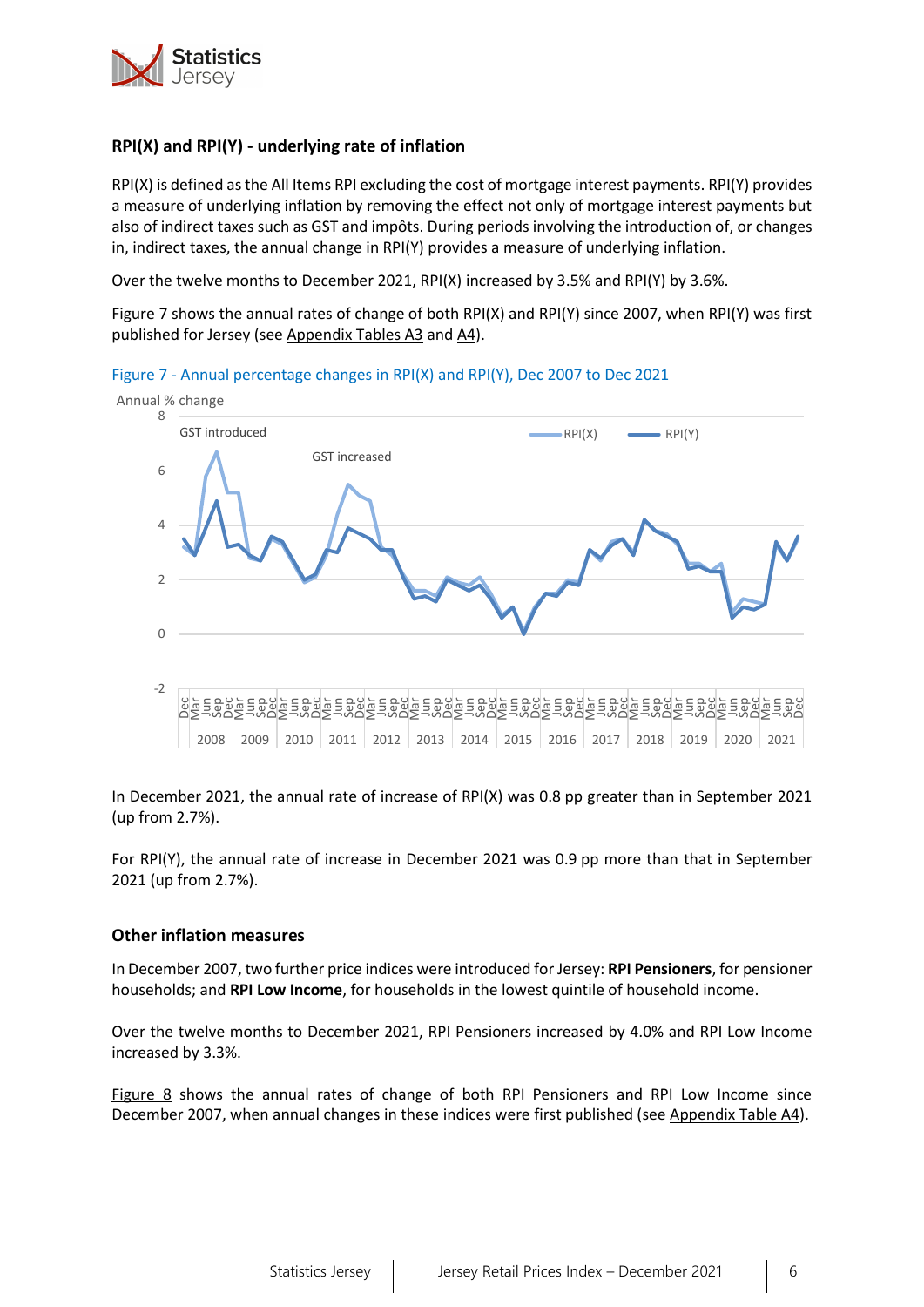



# Figure 8 - Annual percentage changes in RPI Pensioners and RPI Low Income, Dec 2007 to Dec 2021

## **Comparison with the UK**

The annual measures of the headline rates of inflation for Jersey and the UK are shown in [Table 1.](#page-6-0) The headline annual rate of inflation for the UK is that of CPIH, which is broadly comparable with the Jersey RPI – se[e Note 4](#page-7-0) for more information.

<span id="page-6-0"></span>Table 1: Annual percentage changes in Jersey and UK price indices, Sep 2021 and Dec 2021

|                   | Sep 2021 | <b>Dec 2021</b> |
|-------------------|----------|-----------------|
| <b>Jersey RPI</b> | 2.9      | 3.8             |
| UK CPIH           | 2.9      | 4.8             |

Over the twelve months to December 2021, the annual increase of the Jersey RPI was 3.8% and that of the UK CPIH was 4.8%, hence, the headline rate of inflation in Jersey over the twelve months to December 2021 was 1.0 pp lower than the headline rate of inflation for the UK.

*Statistics Jersey*

*21 January 2022*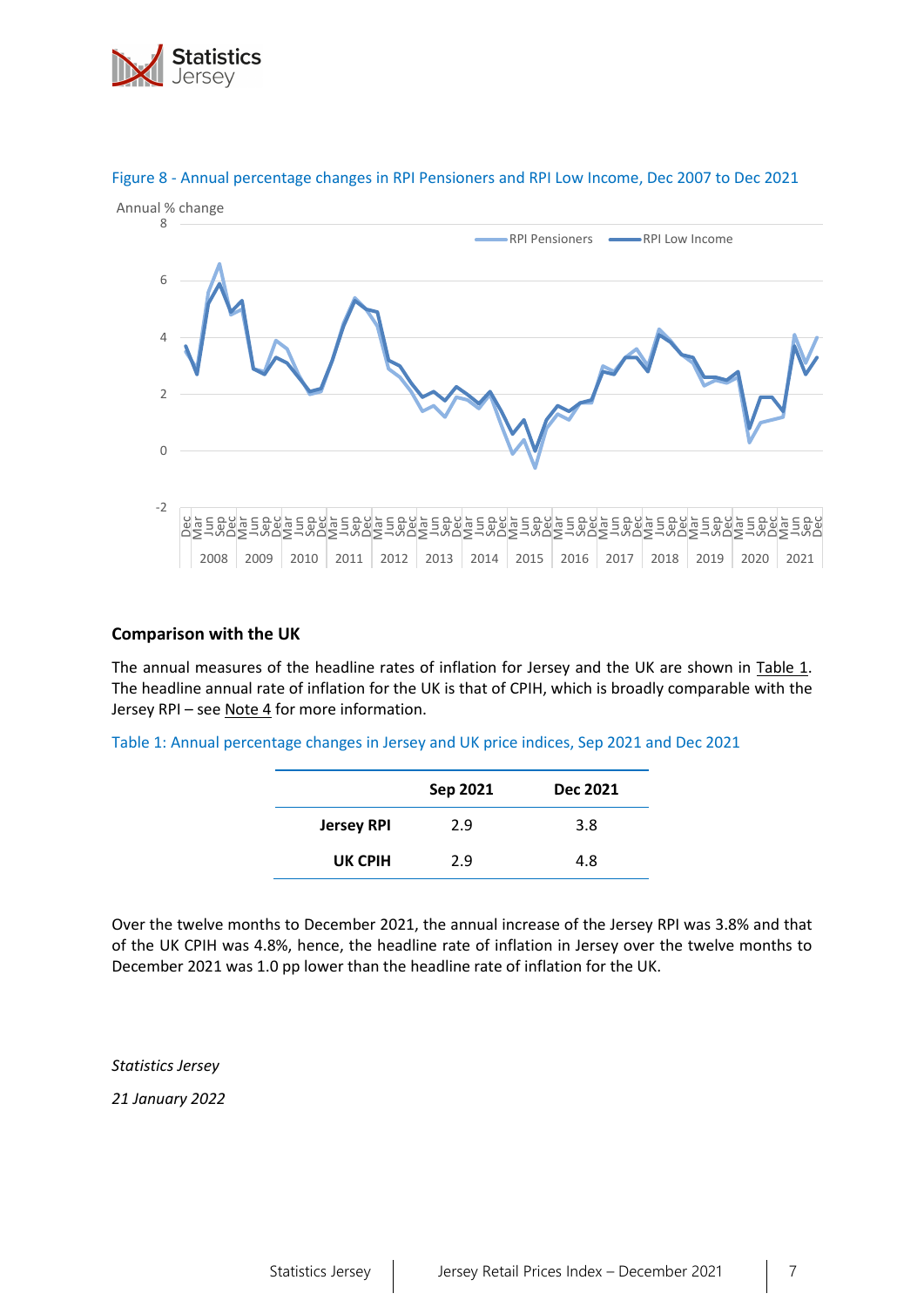

## <span id="page-7-0"></span>**Notes**

- 1. The Retail Prices Index (RPI) is the main measure of inflation in Jersey. It measures the change from quarter to quarter in the price of the goods and services purchased by households on average in Jersey. The spending pattern on which the index is based is revised at intervals, using information from the Jersey Household Spending Survey (HSS). A HSS was conducted in 2014-15, the results of which were published in May 2016; these results have been used to conduct a commodity review and the introduction of new weights for all consumer prices indices in March 2018.
- 2. The RPI is compiled using a large and representative selection of over 500 separate goods and services. The price movements for each of these are measured at a representative range of outlets. Around 2,500 separate price quotations are used each quarter in compiling the index. Prices are measured on or around the 15<sup>th</sup> of March, June, September and December.
- 3. Full details of the Jersey Retail Prices Index and its movements since 2000 are set out in th[e Appendix,](#page-8-1) along with details of the Jersey figures for RPI(X).
- 4. In 2012 a consultation exercise on the UK RPI was conducted by the UK National Statistician. The principal outcomes of this consultation were that the UK RPI did not meet current international standards and that a new index (RPIJ) should be published. From March 2013 to January 2017 the UK Office for National Statistics (ONS) published RPIJ. The annual percentage change in the UK RPI was systematically greater than that of RPIJ; the upward bias was predominantly due to the "formula effect". The Jersey RPI is not susceptible to such an upward bias. Prior to February 2017 the appropriate comparison with the UK was that of the Jersey RPI and the UK RPIJ. However, in February 2017, the UK Office for National Statistics discontinued publication of RPIJ.

A direct estimate of the formula effect was published by the ONS, enabling comparison between the annual rates of change of the Jersey RPI and the UK RPI by adjusting for the formula effect. The ONS ceased publication of this in February 2020.

Thereafter, the annual change in the UK CPIH (the headline measure of inflation in the UK) is used for comparison with the Jersey RPI.

- 5. RPI(Y) excludes mortgage interest payments and indirect taxes*.* The indirect taxes excluded are Parish rates and all taxes and duties that directly affect retail prices: impôts (on tobacco, alcohol, and motor fuels); the Goods and Services Tax (GST); Air Passenger Duty; and Vehicle Emissions Duty.
- 6. Group and section weights for RPI Pensioners and RPI Low Income are derived from information on expenditure collected by the 2014/15 Household Spending Survey (HSS). Section and item weights therefore differ from those in the Jersey RPI due to the different expenditure patterns for these households compared to all households.
- 7. COVID-19 context: Government policies implemented in response to the COVID-19 pandemic had resulted in travel restrictions to and from Jersey, leading to a reduction in the number of prices collected in the Fares & other travel group. In June 2020, December 2020, and March 2021 a small number of prices in other groups were not available at the time of price collection; any such unavailable prices were imputed using the most current that were available at the time.
- 8. The Jersey RPI for March 2022 is scheduled to be published on  $27<sup>th</sup>$  April 2022.
- 9. The Jersey Retail Prices Index is compiled by Statistics Jersey; (enquiries to Statistics Jersey: e-mail: [statistics@gov.je\)](mailto:statistics@gov.je)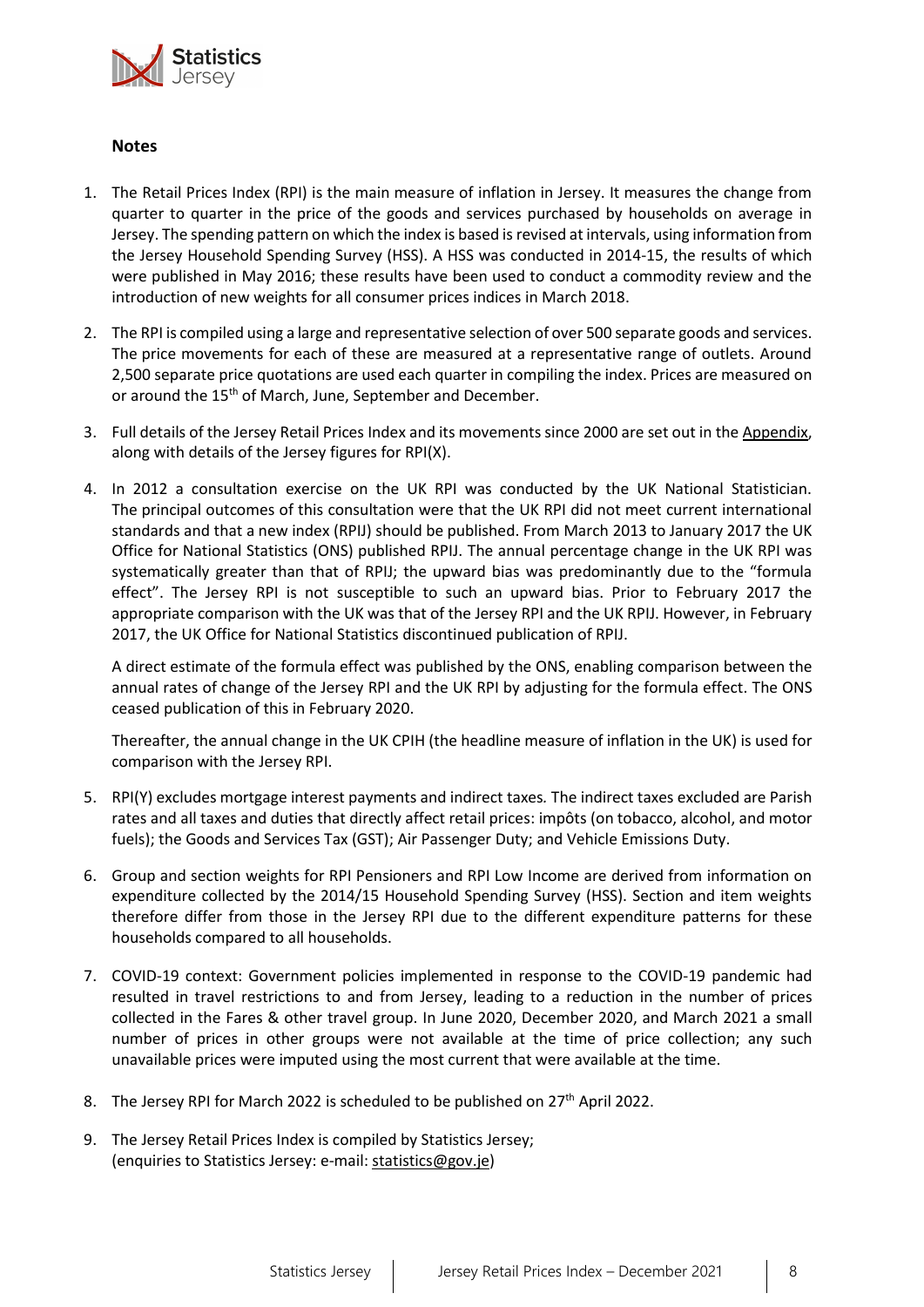

# <span id="page-8-1"></span>**Appendix**

## <span id="page-8-0"></span>Table A1: Group indices (June 2000 = 100) and percentage changes

| <b>GROUP</b>                 | 2020<br><b>Dec</b> | 2021<br>Mar | 2021<br>Jun | 2021<br>Sep | 2021<br><b>Dec</b> | <b>Annual</b><br>change<br>(percent) | Quarterly<br>change<br>(percent) |
|------------------------------|--------------------|-------------|-------------|-------------|--------------------|--------------------------------------|----------------------------------|
| Food                         | 178.0              | 180.8       | 179.8       | 181.1       | 181.4              | 1.9                                  | 0.2                              |
| Catering                     | 195.4              | 198.0       | 200.5       | 201.8       | 204.0              | 4.4                                  | 1.1                              |
| Alcoholic drinks             | 215.2              | 220.5       | 222.3       | 222.3       | 222.2              | 3.3                                  | 0.0                              |
| Tobacco                      | 370.1              | 385.6       | 385.6       | 385.9       | 385.9              | 4.3                                  | 0.0                              |
| Housing                      | 200.1              | 201.3       | 202.8       | 204.4       | 206.2              | 3.0                                  | 0.9                              |
| Fuel & light                 | 236.3              | 241.1       | 245.8       | 248.4       | 258.7              | 9.5                                  | 4.1                              |
| Household goods              | 105.4              | 105.3       | 108.0       | 108.1       | 110.3              | 4.6                                  | 2.0                              |
| Household services           | 241.2              | 243.6       | 245.0       | 249.1       | 250.5              | 3.9                                  | 0.6                              |
| Clothing & footwear          | 72.9               | 70.5        | 72.8        | 71.7        | 72.9               | 0.0                                  | 1.7                              |
| Personal goods &<br>services | 164.9              | 170.3       | 170.9       | 170.6       | 172.1              | 4.4                                  | 0.9                              |
| Motoring                     | 178.6              | 181.4       | 182.6       | 185.9       | 189.1              | 5.9                                  | 1.7                              |
| Fares & other travel         | 214.8              | 219.6       | 239.7       | 231.0       | 227.4              | 5.9                                  | $-1.6$                           |
| Leisure goods                | 85.6               | 85.7        | 86.3        | 87.1        | 88.0               | 2.8                                  | 1.0                              |
| Leisure services             | 208.3              | 210.4       | 213.4       | 214.8       | 214.9              | 3.2                                  | 0.0                              |
| <b>All items</b>             | 181.4              | 183.6       | 185.5       | 186.7       | 188.3              | 3.8                                  | 0.9                              |

[RPI group indices from March 2000 to present are available on OpenData.gov.je.](https://opendata.gov.je/dataset/rpi-rpi-x-rpi-y-rpi-pensioners-and-rpi-low-income-percentage-changes/resource/08447457-f208-4209-aea3-a77cb9713c68)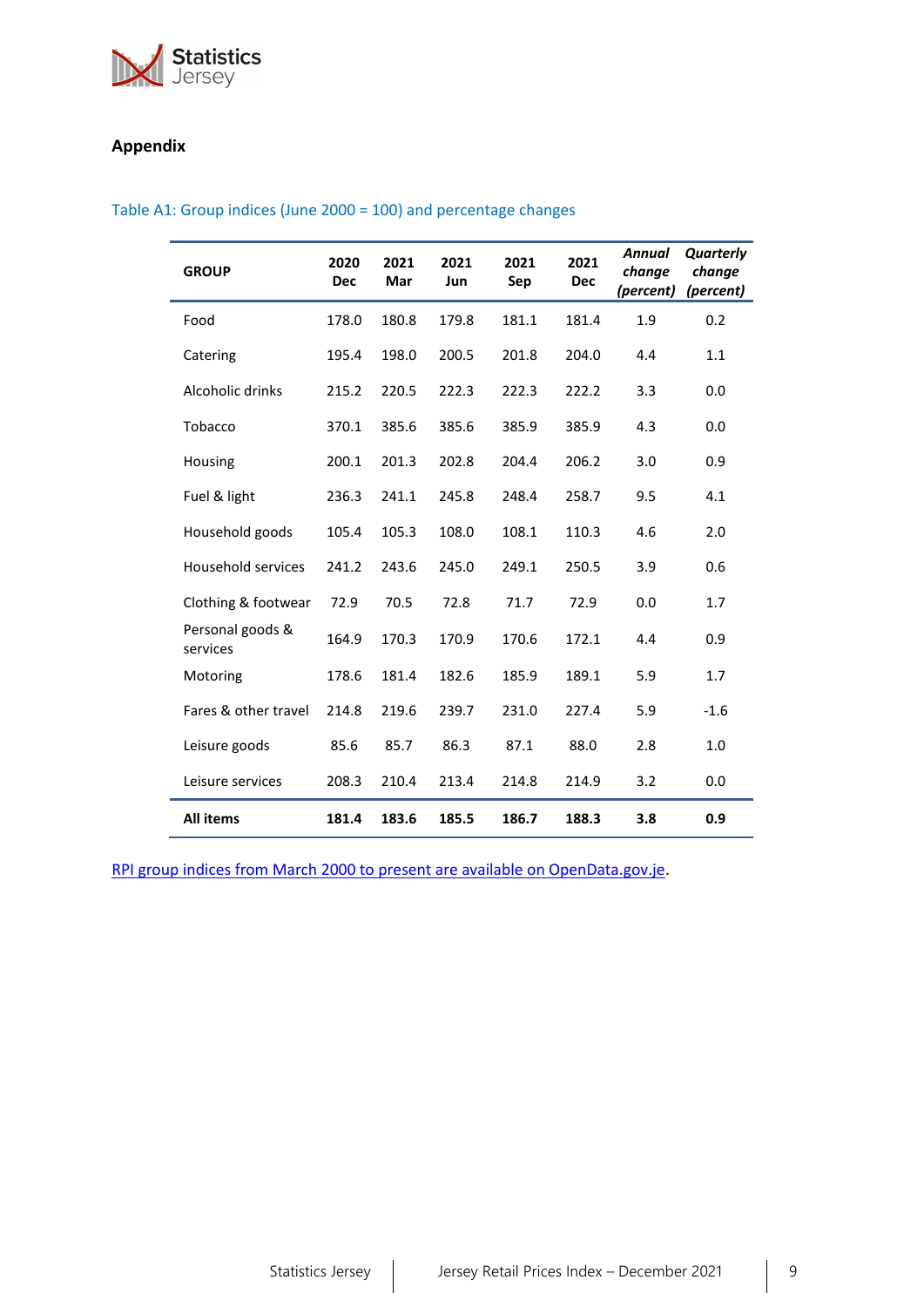

#### Table A2: Jersey Retail Prices Index RPI, 2000-2021 (Jun 2000 = 100)

|      |            | <b>RPI</b>     | Annual<br>change (%) | Quarterly<br>change (%) |      |            | <b>RPI</b>     | Annual<br>change (%) | Quarterly<br>change (%) |
|------|------------|----------------|----------------------|-------------------------|------|------------|----------------|----------------------|-------------------------|
| 2000 | Mar        | 99.0           | 4.6                  | 1.3                     | 2011 | Mar        | 146.1          | 3.1                  | 2.0                     |
|      | Jun        | 100.0          | 4.4                  | $1.0\,$                 |      | Jun        | 148.8          | 4.5                  | $1.8\,$                 |
|      | Sep        | 101.1          | 4.6                  | $1.1\,$                 |      | Sep        | 150.3          | 5.4                  | $1.0$                   |
|      | Dec        | 101.6          | 4.0                  | 0.5                     |      | Dec        | 150.4          | 5.0                  | 0.1                     |
| 2001 | Mar        | 103.0          | 4.0                  | 1.4                     | 2012 | Mar        | 153.0          | 4.7                  | 1.7                     |
|      | Jun        | 103.9          | 3.9                  | 0.9                     |      | Jun        | 153.3          | 3.0                  | 0.2                     |
|      | Sep        | 105.3          | 4.2                  | 1.3                     |      | Sep        | 154.5          | 2.8                  | 0.8                     |
|      | Dec        | 104.7          | 3.1                  | $-0.6$                  |      | Dec        | 153.5          | 2.1                  | $-0.6$                  |
| 2002 | Mar        | 107.1          | 4.0                  | 2.3                     | 2013 | Mar        | 155.2          | 1.4                  | $1.1\,$                 |
|      | Jun        | 108.3          | 4.2                  | $1.1\,$                 |      | Jun        | 155.6          | 1.5                  | 0.3                     |
|      | Sep        | 109.7          | 4.2                  | 1.3                     |      | Sep        | 156.4          | 1.2                  | 0.5                     |
|      | Dec        | 109.8          | 4.9                  | $0.1\,$                 |      | Dec        | 156.4          | 1.9                  | 0.0                     |
| 2003 | Mar        | 112.4          | 4.9                  | 2.4                     | 2014 | Mar        | 157.9          | 1.7                  | $1.0$                   |
|      | Jun        | 112.9          | 4.2                  | 0.4                     |      | Jun        | 158.1          | 1.6                  | 0.1                     |
|      | Sep        | 113.9          | 3.8                  | 0.9                     |      | Sep        | 159.3          | 1.9                  | 0.8                     |
|      | Dec        | 114.2          | $4.0$                | 0.3                     |      | Dec        | 158.5          | 1.3                  | $-0.5$                  |
| 2004 | Mar        | 116.6          | 3.7                  | 2.1                     | 2015 | Mar        | 158.9          | 0.6                  | 0.3                     |
|      | Jun        | 118.3          | 4.8                  | 1.5                     |      | Jun        | 159.6          | 0.9                  | 0.4                     |
|      | Sep        | 120.3          | 5.6                  | 1.7                     |      | Sep        | 159.5          | 0.1                  | $-0.1$                  |
|      | Dec        | 120.3          | 5.3                  | 0.0                     |      | Dec        | 160.0          | 0.9                  | 0.3                     |
| 2005 | Mar        | 121.9          | 4.5                  | 1.3                     | 2016 | Mar        | 161.2          | 1.4                  | 0.8                     |
|      | Jun        | 122.6          | 3.6                  | 0.6                     |      | Jun        | 162.0          | 1.5                  | 0.5                     |
|      | Sep        | 122.7          | 2.0                  | 0.1                     |      | Sep        | 162.7          | 2.0                  | 0.4                     |
|      | Dec        | 123.0          | 2.2                  | 0.2                     |      | <b>Dec</b> | 163.0          | 1.9                  | 0.2                     |
| 2006 | Mar        | 124.8          | 2.4                  | 1.5                     | 2017 | Mar        | 165.9          | 2.9                  | 1.8                     |
|      | Jun        | 126.2          | 2.9                  | 1.1                     |      | Jun        | 166.1          | 2.5                  | 0.1                     |
|      | Sep        | 127.1          | 3.6                  | 0.7                     |      | Sep        | 167.8          | 3.1                  | $1.0$                   |
|      | Dec        | 127.5          | 3.7                  | 0.3                     |      | Dec        | 168.8          | 3.6                  | 0.6                     |
| 2007 | Mar        | 130.3          | 4.4                  | 2.2                     | 2018 | Mar        | 171.2          | 3.2                  | 1.4                     |
|      | Jun        | 131.6          | 4.3                  | $1.0\,$                 |      | Jun        | 173.5          | 4.5                  | 1.3                     |
|      | Sep        | 132.1          | 3.9                  | 0.4                     |      | Sep        | 175.0          | 4.3                  | 0.9                     |
|      | Dec        | 133.3          | 4.5                  | 0.9                     |      | Dec        | 175.4          | 3.9                  | 0.2                     |
| 2008 | Mar        | 134.5          | 3.2                  | 0.9                     | 2019 | Mar        | 177.3          | 3.6                  | $1.1\,$                 |
|      | Jun        | 139.0          | 5.6                  | 3.3                     |      | Jun        | 178.4          | 2.8                  | 0.6                     |
|      | Sep        | 140.5          | 6.4                  | $1.1\,$                 |      | Sep        | 179.7          | 2.7                  | 0.7                     |
|      | Dec        | 137.7          | 3.3                  | $-2.0$                  |      | Dec        | 179.8          | $2.5$                | 0.1                     |
| 2009 | Mar        | 137.3          | 2.1                  | $-0.3$                  | 2020 | Mar        | 182.1          | 2.7                  | 1.3                     |
|      | Jun        | 138.5          | $-0.4$               | 0.9                     |      | Jun        | 179.3          | 0.5                  | $-1.5$                  |
|      | Sep        | 139.6          | $-0.6$               | 0.8                     |      | Sep        | 181.4          | 0.9                  | 1.2                     |
|      | Dec        | 140.0          | 1.7                  | 0.3                     |      | Dec        | 181.4          | 0.9                  | 0.0                     |
| 2010 | Mar        | 141.7          | 3.2                  | 1.2                     | 2021 | Mar        | 183.6          | 0.8                  | 1.2                     |
|      | Jun<br>Sep | 142.4<br>142.6 | 2.8<br>2.1           | 0.5<br>$0.1\,$          |      | Jun<br>Sep | 185.5<br>186.7 | 3.5<br>2.9           | $1.0\,$<br>0.6          |
|      | Dec        | 143.2          | 2.3                  | 0.4                     |      | Dec        | 188.3          | 3.8                  | 0.9                     |

<span id="page-9-0"></span>Quarterly RPI index numbers [and annual percentage changes from March 1989 to present are available on](https://opendata.gov.je/dataset/rpi-rpi-x-rpi-y-rpi-pensioners-and-rpi-low-income-percentage-changes/resource/0501a918-9e04-4e82-b2f5-87568109660b)  [OpenData.gov.je.](https://opendata.gov.je/dataset/rpi-rpi-x-rpi-y-rpi-pensioners-and-rpi-low-income-percentage-changes/resource/0501a918-9e04-4e82-b2f5-87568109660b)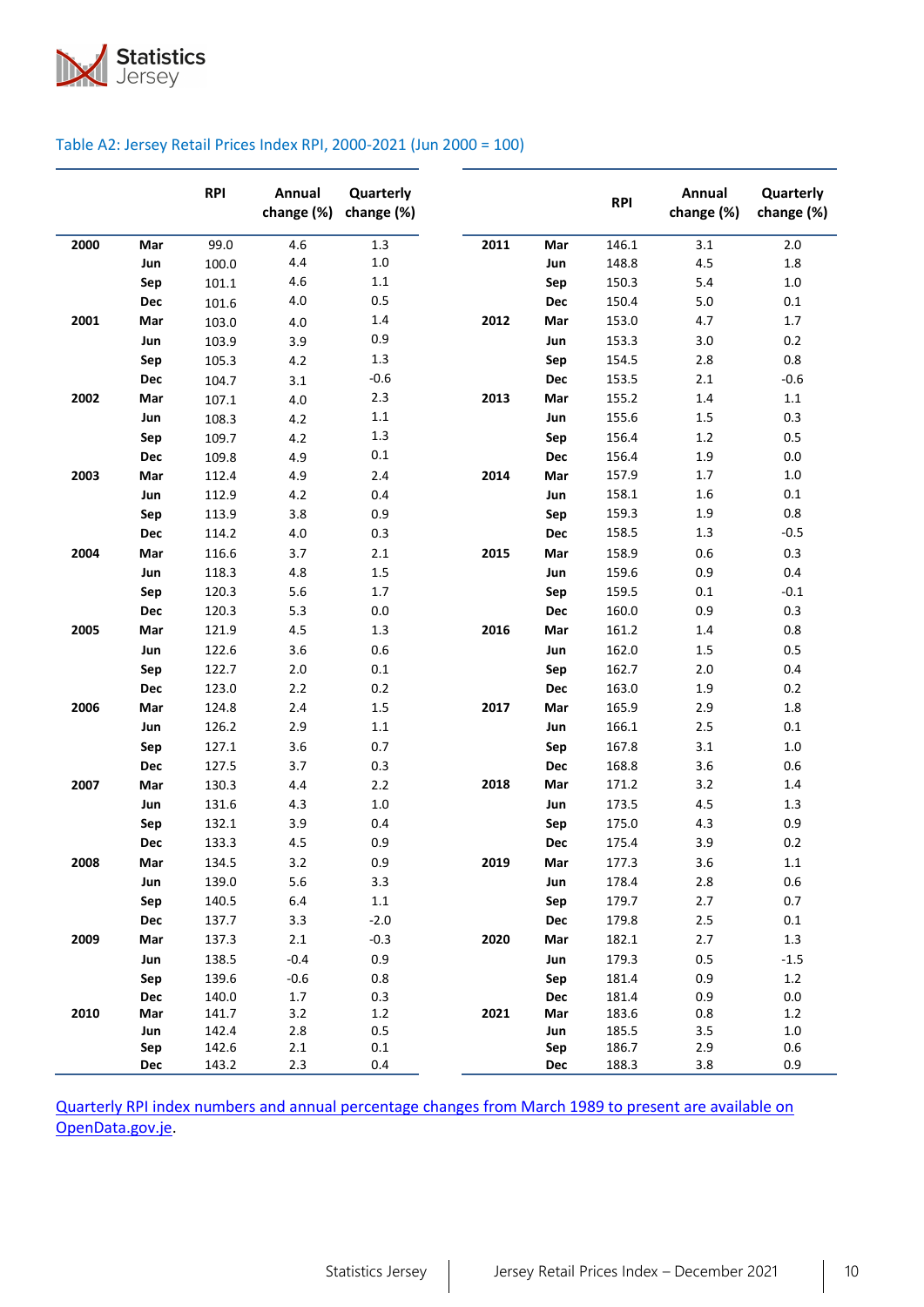

|      |            | RP(X)<br>(Jun 2000 = 100) change (%) | Annual  | Quarterly<br>change (%) |      |            | RPI(X)<br>$(Jun 2000 = 100)$ | Annual<br>change (%) | Quarterly<br>change (%) |
|------|------------|--------------------------------------|---------|-------------------------|------|------------|------------------------------|----------------------|-------------------------|
| 2000 | Mar        | (99.2)                               | 4.3     | 1.1                     | 2011 | Mar        | 144.8                        | 2.9                  | 2.0                     |
|      | Jun        | 100.0                                | $4.0\,$ | 0.8                     |      | Jun        | 147.6                        | 4.4                  | 1.9                     |
|      | Sep        | 101.1                                | 4.2     | 1.1                     |      | Sep        | 149.2                        | 5.5                  | $1.1\,$                 |
|      | Dec        | 101.4                                | 3.4     | 0.3                     |      | Dec        | 149.2                        | 5.1                  | 0.0                     |
| 2001 | Mar        | 102.8                                | 3.6     | 1.4                     | 2012 | Mar        | 151.9                        | 4.9                  | 1.8                     |
|      | Jun        | 103.8                                | 3.8     | 1.0                     |      | Jun        | 152.3                        | 3.2                  | 0.3                     |
|      | Sep        | 105.3                                | 4.2     | 1.4                     |      | Sep        | 153.5                        | 2.9                  | 0.8                     |
|      | Dec        | 105.1                                | 3.6     | $-0.2$                  |      | <b>Dec</b> | 152.5                        | 2.2                  | $-0.7$                  |
| 2002 | Mar        | 107.3                                | 4.4     | 2.1                     | 2013 | Mar        | 154.3                        | 1.6                  | 1.2                     |
|      | Jun        | 108.4                                | 4.4     | $1.0\,$                 |      | Jun        | 154.8                        | 1.6                  | 0.3                     |
|      | Sep        | 109.7                                | 4.2     | 1.2                     |      | Sep        | 155.6                        | 1.4                  | 0.5                     |
|      | <b>Dec</b> | 109.8                                | 4.5     | 0.1                     |      | Dec        | 155.7                        | 2.1                  | 0.1                     |
| 2003 | Mar        | 112.5                                | 4.8     | 2.5                     | 2014 | Mar        | 157.3                        | 1.9                  | 1.0                     |
|      | Jun        | 113.4                                | 4.6     | 0.8                     |      | Jun        | 157.6                        | 1.8                  | 0.2                     |
|      | Sep        | 114.5                                | 4.4     | $1.0\,$                 |      | Sep        | 158.9                        | 2.1                  | 0.8                     |
|      | Dec        | 114.2                                | 4.0     | $-0.3$                  |      | <b>Dec</b> | 158.0                        | 1.5                  | $-0.6$                  |
| 2004 | Mar        | 116.4                                | 3.5     | 1.9                     | 2015 | Mar        | 158.4                        | 0.7                  | 0.3                     |
|      | Jun        | 117.3                                | 3.4     | 0.8                     |      | Jun        | 159.2                        | $1.0\,$              | 0.5                     |
|      | Sep        | 118.3                                | 3.3     | 0.9                     |      | Sep        | 159.1                        | 0.1                  | $-0.1$                  |
|      | <b>Dec</b> | 118.1                                | 3.4     | $-0.2$                  |      | <b>Dec</b> | 159.6                        | 1.0                  | 0.3                     |
| 2005 | Mar        | 119.6                                | 2.7     | 1.3                     | 2016 | Mar        | 160.8                        | 1.5                  | 0.8                     |
|      | Jun        | 120.2                                | 2.5     | 0.5                     |      | Jun        | 161.6                        | 1.5                  | 0.5                     |
|      | Sep        | 120.6                                | 1.9     | 0.3                     |      | Sep        | 162.3                        | 2.0                  | 0.4                     |
|      | <b>Dec</b> | 120.7                                | 2.2     | 0.1                     |      | Dec        | 162.7                        | 1.9                  | 0.2                     |
| 2006 | Mar        | 122.5                                | 2.4     | 1.5                     | 2017 | Mar        | 165.8                        | 3.1                  | 1.9                     |
|      | Jun        | 123.9                                | 3.1     | $1.1\,$                 |      | Jun        | 166.0                        | 2.7                  | 0.1                     |
|      | Sep        | 124.0                                | 2.8     | 0.1                     |      | Sep        | 167.8                        | 3.4                  | $1.1\,$                 |
|      | Dec        | 123.7                                | 2.5     | $-0.2$                  |      | Dec        | 168.4                        | 3.5                  | 0.4                     |
| 2007 | Mar        | 125.9                                | 2.8     | 1.8                     | 2018 | Mar        | 170.7                        | 3.0                  | 1.4                     |
|      | Jun        | 126.7                                | 2.3     | 0.6                     |      | Jun        | 173.0                        | 4.2                  | 1.3                     |
|      | Sep        | 126.7                                | 2.2     | $0.0\,$                 |      | Sep        | 174.2                        | 3.8                  | 0.7                     |
|      | Dec        | 127.7                                | 3.2     | 0.8                     |      | <b>Dec</b> | 174.6                        | 3.7                  | 0.2                     |
| 2008 | Mar        | 129.5                                | 2.9     | $1.4\,$                 | 2019 | Mar        | 176.4                        | 3.3                  | $1.0\,$                 |
|      | Jun        | 134.0                                | 5.8     | 3.5                     |      | Jun        | 177.5                        | $2.6$                | 0.6                     |
|      | Sep        | 135.2                                | $6.7$   | 0.9                     |      | Sep        | 178.7                        | $2.6\,$              | 0.7                     |
|      | Dec        | 134.3                                | $5.2$   | $-0.7$                  |      | Dec        | 178.7                        | 2.3                  | $0.0\,$                 |
| 2009 | Mar        | 136.2                                | $5.2$   | $1.4\,$                 | 2020 | Mar        | 181.0                        | $2.6\,$              | 1.3                     |
|      | Jun        | 137.8                                | $2.8\,$ | 1.2                     |      | Jun        | 178.9                        | 0.8                  | $-1.2$                  |
|      | Sep        | 138.8                                | 2.7     | 0.7                     |      | Sep        | 181.0                        | $1.3\,$              | 1.2                     |
|      | Dec        | 139.0                                | 3.5     | $0.1\,$                 |      | Dec        | 180.9                        | $1.2\,$              | $-0.1$                  |
| 2010 | Mar        | 140.7                                | 3.3     | $1.2\,$                 | 2021 | Mar        | 183.0                        | $1.1\,$              | 1.2                     |
|      | Jun        | 141.4                                | $2.6\,$ | 0.5                     |      | Jun        | 184.8                        | 3.3                  | $1.0\,$                 |
|      | Sep        | 141.4                                | $1.9\,$ | $0.0\,$                 |      | Sep        | 185.9                        | 2.7                  | 0.6                     |
|      | Dec        | 141.9                                | 2.1     | 0.4                     |      | Dec        | 187.3                        | 3.5                  | 0.8                     |

## Table A3: Jersey Retail Prices Index excluding house purchase costs, RPI(X), 2000-2021 (Jun 2000 = 100)

<span id="page-10-0"></span>Quarterly RPI(X) index numbers [and annual percentage changes from March 2000 to present are available on](https://opendata.gov.je/dataset/rpi-rpi-x-rpi-y-rpi-pensioners-and-rpi-low-income-percentage-changes/resource/0501a918-9e04-4e82-b2f5-87568109660b)  [OpenData.gov.je.](https://opendata.gov.je/dataset/rpi-rpi-x-rpi-y-rpi-pensioners-and-rpi-low-income-percentage-changes/resource/0501a918-9e04-4e82-b2f5-87568109660b)